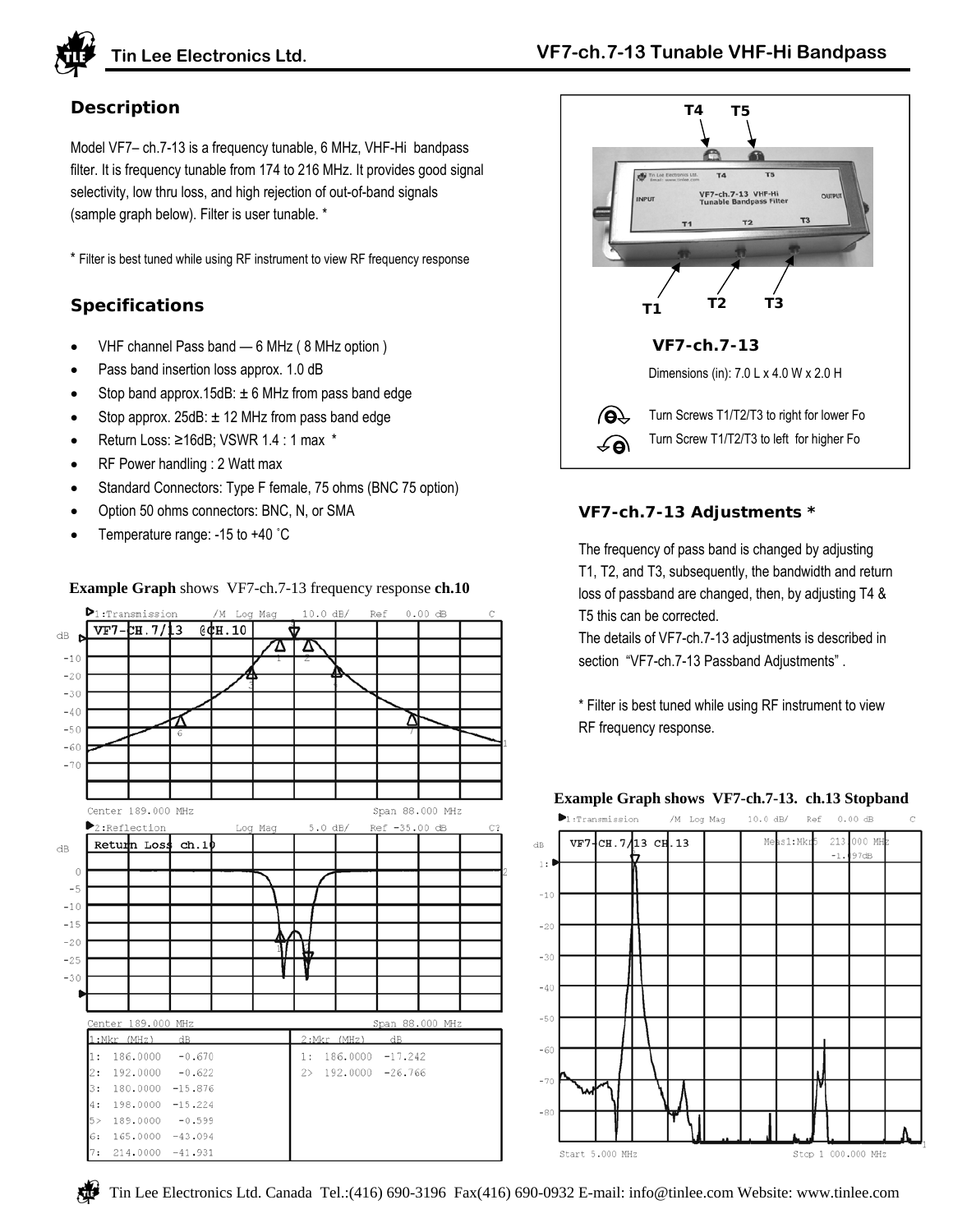

#### **VF7-ch.7-13 Adjustment**

The passband of VF7-ch.7-13 can be tuned to any VHF-Hi band channel (7 thru 13). VF7-ch.7-13 includes three tuners: T1, T2 and T3, to adjust passband frequency, and, two mechanical tuners: T4 and T5 to optimize passband parameters: bandwidth, flatness and return loss (see photo 1). It is recommend tuning VF7-ch.7/13 with RF instrument to view frequency response.

#### **Frequency Adjustment**

Use small flat head screw driver to tune T1, T2 and T3. Adjustments to T4 & T5 can be done with fingers.

 $\bigcirc \Theta$  Turn Screws T1/T2/T3 to right for lower Fo  $\leq$  Turn Screw T1/T2/T3 to left for higher Fo

**Example:** To adjust VF7-ch.7-13 passband channel (frequency) from ch.7 to ch.13 (Fo =177 MHz to 213 MHz).

- 1. Turn T1 to right approx. 1 to 1.5 turns to change Fo=177 MHz to Fo=213 MHz; repeat this for T2 and T3. .
- 2. Fine tune to shape the 6 MHz passband— alternately adjust each screw at Fo, with small movements, approx. 1/10 turn, for "best" passband response.
- 3. Optimize return loss and passband flatness by adjusting position of T4 & T5.

Optimizing Passband with T4 & T5

In general, after frequency of passband is changed, mechanical screws T4 and T5 are used to offset changes in the passband.\* The passband is set at 6MHz at ch.7, it gradually widens when passband frequency changes from ch 7 towards ch.13.

**Example ch.13** (photo 3). When the passband is tuned to ch.13, bandwidth is widest (approx 8 MHz).Turn T4 & T5 completely into the chassis to narrow passband to 6 MHz (16 dB R.L.).

**Example ch.10** (photo 4). When the passband is tuned to ch.10, bandwidth is approx 7MHz . Turn T4 & T5 to position approx .1" from the chassis for 6 MHz bandwidth and Alternately fine tune T1,T2, and T3 for 16 dB R.L.

**Example ch.7** (photo 5). When the passband is tuned to ch.7, Position T4 & T5 is positioned 1.5" from the chassis for 6 MHz Bandwidth. Alternately fine tune T1,T2, and T3 for 16 dB R.L.

**Note:** Finger tightened mechanical lock nuts for T4 & T5 after tuning is complete.



**Photo 1. VF7-ch.7-13, Five Tuners**

Turn Screws T1/T2/T3 to right for lower Fo

Turn Screw T1/T2/T3 to left for higher Fo



**Photo 2. Frequency Tuners (174 to 216)**

Loosen locknut –finger tightened- T4 & T5 to turn (finger tighten after adjustments).

After bandpass is tuned to ch.13. Adjust T4 & T5 to position completely into chassis.



**Photo 3. Screw position for ch.13**

1"

After bandpass is tuned to ch.10. Adjust T4 & T5 to position approx. 1" above chassis

**ISS Filter Photo 4. Screw position for ch.10**

VF7-ch.7-13 VHF-Hi

 $T<sub>5</sub>$ 

**OUTPUT** 

After bandpass is tuned to ch.7. Adjust T4 & T5 to position approx. 1.5" above chassis



**Photo 5. Screw head position for ch.7**